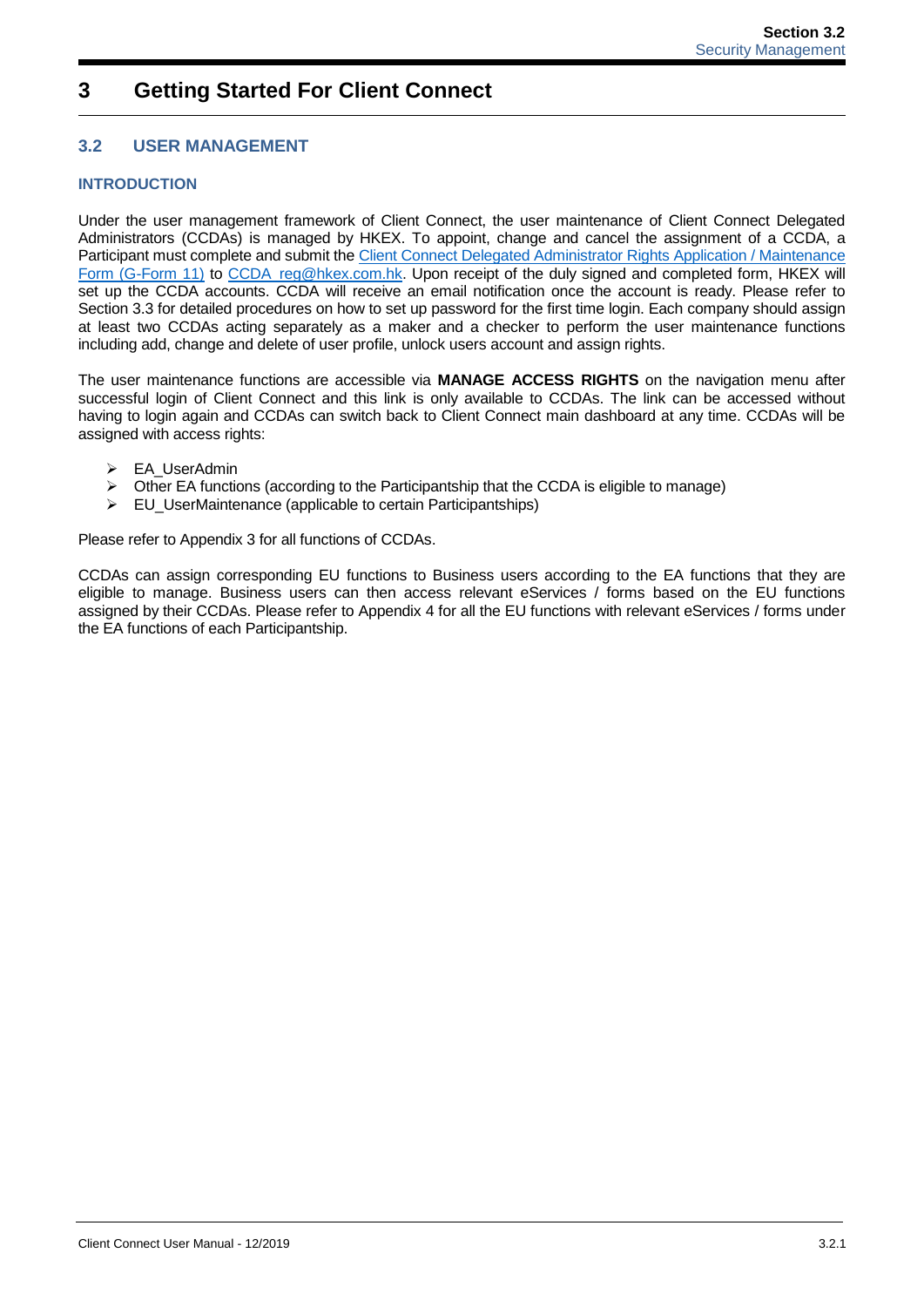## **USER MAINTENANCE**

### **MAKER**

CCDA (maker) can either manage users via (a) **USERS** menu as described below or (b) Users tab of **COMPANIES** menu.

```
Manage Users – View User List
```
Operation Steps:

Users

1. Login to Client Connect and go to Access Management via **MANAGE ACCESS RIGHTS**. Go to **MANAGE,** then click on **USERS**.

| <b>HKEX ODASHBOARD</b>            | <b>OMANAGE</b>                   |
|-----------------------------------|----------------------------------|
| <b>Dashboard</b>                  | <b>USERS</b><br><b>COMPANIES</b> |
| My tasks<br>TaskID<br>Description |                                  |

2. The CCDA can view the list of users for the company he/she manages.

|                          | -----               |                               |                 |                |          |                        |
|--------------------------|---------------------|-------------------------------|-----------------|----------------|----------|------------------------|
|                          | + CREATE USER       |                               |                 |                |          | <b>DELETE SELECTED</b> |
|                          | Show filters $\sim$ |                               |                 |                |          |                        |
|                          | $NAME =$            | INTERNAL / EXTERNAL<br>$\sim$ | EMPLOYEE TYPE = | <b>COMPANY</b> | STATUS = |                        |
|                          | um xyz              | External                      | <b>Business</b> | xyz            | Active   | ÷                      |
|                          | am xyz              | External                      | Admin           | xyz            | Active   |                        |
| $\overline{\phantom{a}}$ | uc xyz              | External                      | <b>Business</b> | xyz            | Active   | ÷                      |
| ۰                        | ab xyz              | External                      | Admin           | xyz            | Active   |                        |
|                          | ub xyz              | External                      | <b>Business</b> | xyz            | Active   | ÷                      |
|                          | ac xyz              | External                      | Admin           | xyz            | Active   |                        |

## Manage Users – Create Users and Assign Functions to Users

### Operation Steps:

- 1. The CCDA (maker) click on **+ CREATE USER** to create users by entering the details of the new user.
	- CCDA can only enter the **Company** he/she manages.
	- The **Email** provided will be the new user's Client Connect Login User ID.
	- Notifications can be sent to **Team Email** if available.
	- **Contact Number** is required when user reset password.
	- By default, User Status is set as "**Active**". The new user cannot access Client Connect if User Status is set as "**Inactive**"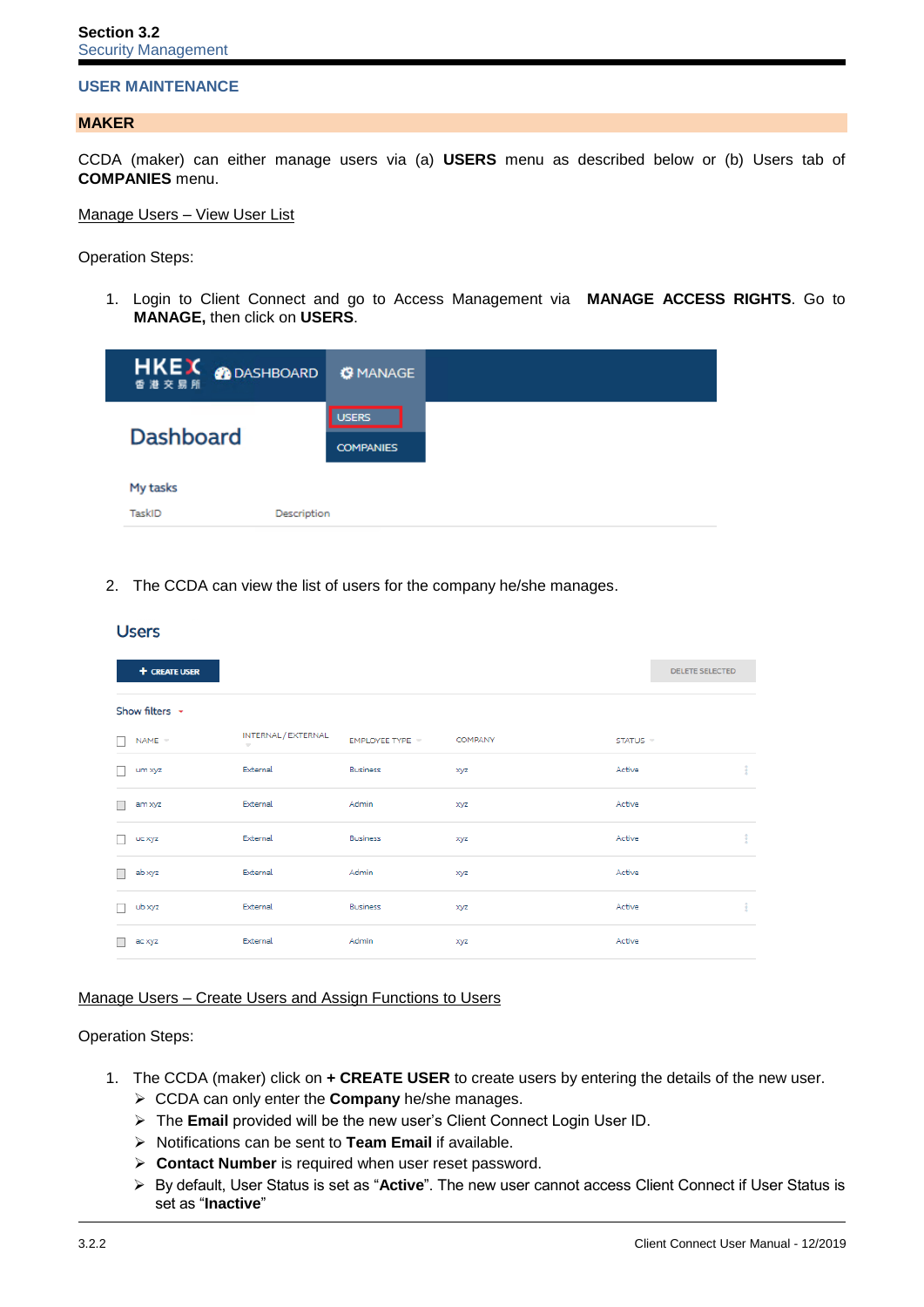### User **Create User**

| <b>Details</b><br><b>Roles</b> |            |                                 |
|--------------------------------|------------|---------------------------------|
|                                |            |                                 |
| <b>First Name</b>              | new        |                                 |
|                                |            |                                 |
| <b>Last Name</b>               | user       |                                 |
|                                |            |                                 |
| Company                        | xyz x      |                                 |
|                                |            |                                 |
| <b>Title (optional)</b>        |            |                                 |
|                                |            |                                 |
| <b>Email</b>                   | nu@xyz.com |                                 |
|                                |            |                                 |
| <b>Team Email (optional)</b>   |            |                                 |
|                                |            |                                 |
| <b>Contact Number</b>          | 13245678   |                                 |
| <b>Employee Type</b>           | Admin      | <b>Business</b><br>$\checkmark$ |
| Internal/External              | Internal   | C External                      |
| <b>User Status</b>             | Active     | Inactive                        |

2. Once the company is entered, the **Roles** tab will appear based on the Participantship that the CCDA is eligible to manage. This allows the CCDA to assign EU functions to the new user. Please refer to [Appendix 4](https://www.hkex.com.hk/-/media/HKEX-Market/Services/Next-Generation-Post-Trade-Programme/Stock-connect-User-manual/Client-Connect_Appendix-4.pdf?la=en) for the list of Business rights and corresponding functions. The new user can be assigned as **Maker**, **Checker**, **both Maker and Checker** or **Enquiry** only. Click **CREATE** afterwards to submit request and this will go through the maker-checker process.

| <b>Details</b><br><b>Roles</b>                                                                                                                                        |                          |                             |  |
|-----------------------------------------------------------------------------------------------------------------------------------------------------------------------|--------------------------|-----------------------------|--|
|                                                                                                                                                                       |                          |                             |  |
| xyz                                                                                                                                                                   | EU_AccountMaintenance    | Maker<br>Enquiry<br>Checker |  |
| <b>HKSCCP</b>                                                                                                                                                         | EU_SecuritiesSettlement  | Maker<br>Checker<br>Enquiry |  |
|                                                                                                                                                                       | EU_TechnicalSetup        | Maker<br>Checker<br>Enquiry |  |
|                                                                                                                                                                       | EU_CompanyAdministration | Maker<br>Checker<br>Enquiry |  |
|                                                                                                                                                                       |                          |                             |  |
|                                                                                                                                                                       |                          |                             |  |
|                                                                                                                                                                       |                          |                             |  |
|                                                                                                                                                                       |                          |                             |  |
|                                                                                                                                                                       |                          |                             |  |
|                                                                                                                                                                       |                          | $\Delta$                    |  |
|                                                                                                                                                                       |                          |                             |  |
|                                                                                                                                                                       |                          |                             |  |
| <b>CONFIRM</b><br>Are you sure you want to create the following user?<br><b>Create User</b><br>First Name: new<br>Last Name: user<br>Company: xyz<br>Title (optional) |                          | $\overline{\phantom{a}}$    |  |

Note: A user can have both maker and checker access of the same function. If the user acts as the maker of an eService request, the same user is restricted from approving the same request. CCDAs should ensure that each function contains at least a pair of separate maker and checker when creating users.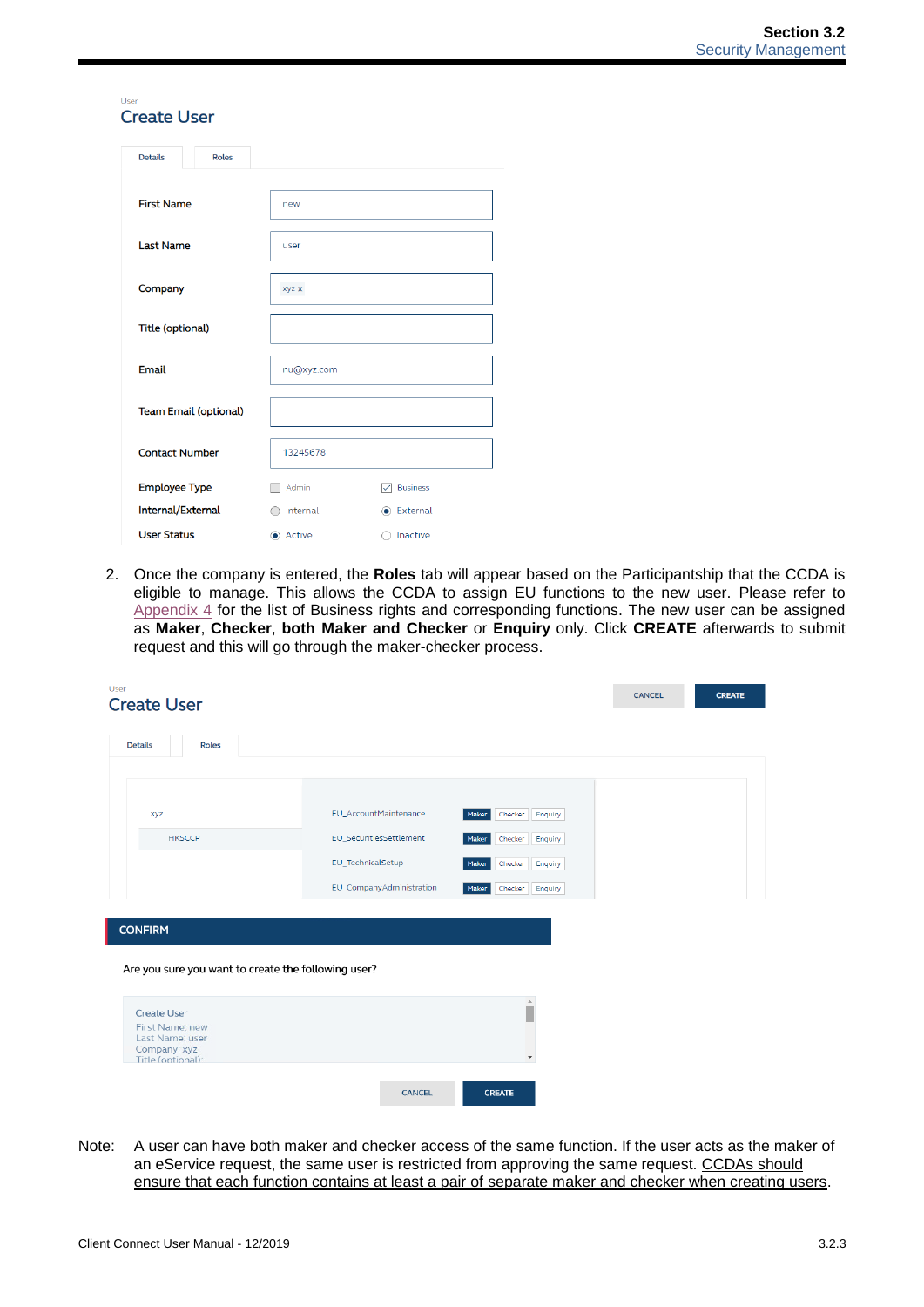## Manage Users – Edit Users

Operation Steps:

- 1. On user list, the CCDA (maker) can click on a specific user to edit.
- 2. Click **EDIT** on Details tab to amend user details or Roles tab to re-assign EU functions, click **SUBMIT** afterwards to submit the changes to go through the maker-checker process.

| User<br>um xyz               |                                   |                    | CANCEL        | <b>SUBMIT</b> |
|------------------------------|-----------------------------------|--------------------|---------------|---------------|
| Roles<br><b>Details</b>      |                                   |                    |               |               |
| <b>First Name</b>            | um                                |                    |               |               |
| <b>Last Name</b>             | xyz                               |                    |               |               |
| Company                      | xyz                               |                    |               |               |
| <b>Title (optional)</b>      |                                   |                    |               |               |
| <b>Email</b><br>um@xyz.com   |                                   |                    |               |               |
| <b>Team Email (optional)</b> |                                   |                    |               |               |
| <b>Contact Number</b>        | 12345678                          |                    |               |               |
| <b>Employee Type</b>         | Admin<br>$\sqrt{}$ Business       |                    |               |               |
| Internal/External            | External                          |                    |               |               |
| <b>User Status</b>           | Active<br>$\bigcirc$ Inactive     |                    |               |               |
|                              |                                   |                    |               |               |
| <b>Edit Roles</b><br>um xyz  |                                   |                    | <b>CANCEL</b> | <b>SUBMIT</b> |
| xyz                          | EU_AccountMaintenance<br>Maker    | Checker<br>Enquiry |               |               |
| <b>HKSCCP</b>                | EU_SecuritiesSettlement<br>Maker  | Checker<br>Enquiry |               |               |
|                              | EU_TechnicalSetup<br>Maker        | Checker<br>Enquiry |               |               |
|                              | EU_CompanyAdministration<br>Maker | Checker            |               |               |
|                              |                                   | Enquiry            |               |               |

Please note that CCDA (maker) can add and remove functions simultaneously in one request. However, CCDA (checker) would receive two requests (i.e. one add function request and one remove function request) to reject/approve.

## Manage Users – Delete Users

Operation Steps:

- 1. The CCDA (maker) can check the box next to all applicable users. Only Business users can be selected. Admin users are managed by HKEX.
- 2. Click **DELETE SELECTED** to delete users.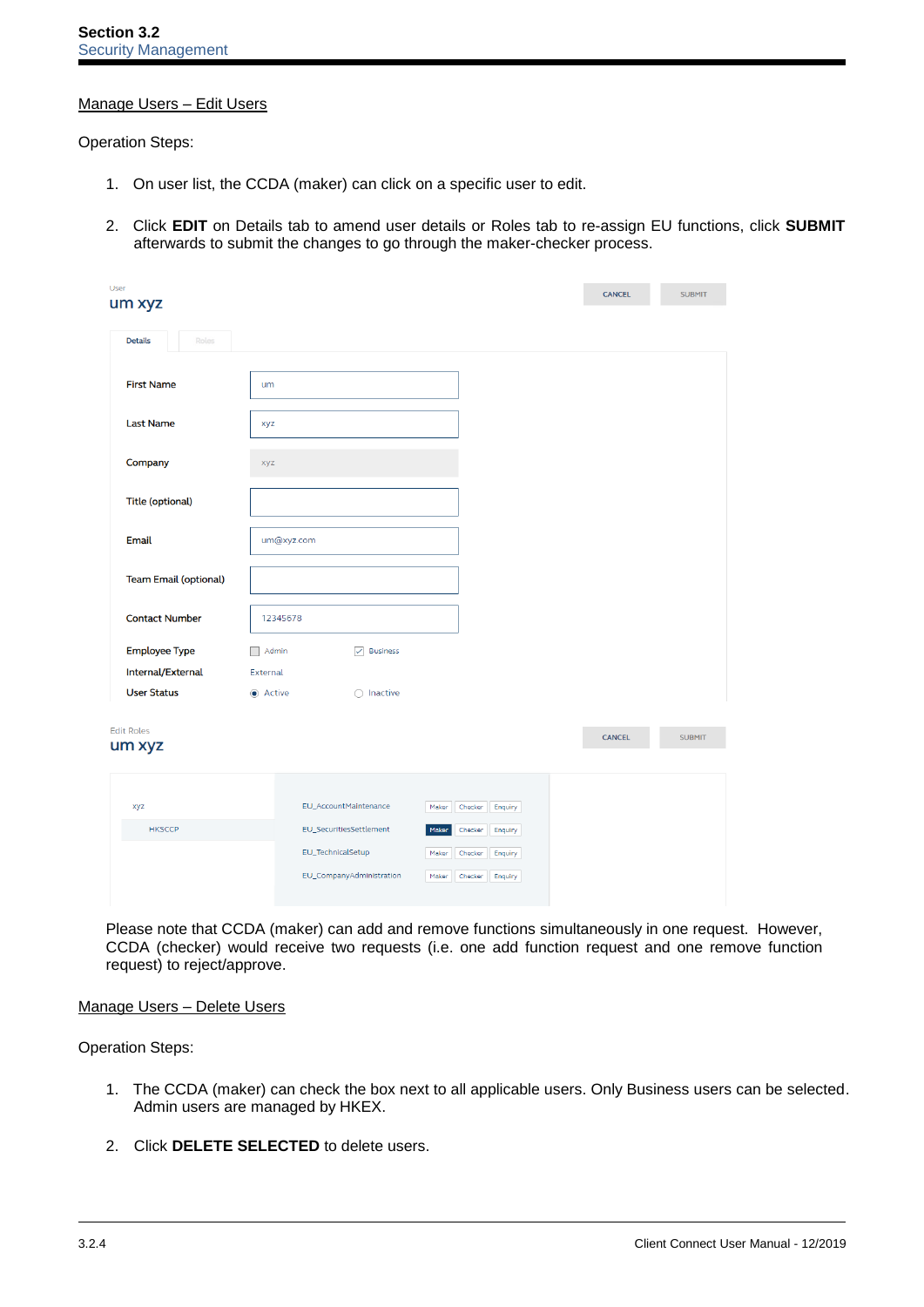| <b>Users</b>        |                                                 |                 |                |          |                        |
|---------------------|-------------------------------------------------|-----------------|----------------|----------|------------------------|
| + CREATE USER       |                                                 |                 |                |          | <b>DELETE SELECTED</b> |
| Show filters $\sim$ |                                                 |                 |                |          |                        |
| $NAME =$            | INTERNAL / EXTERNAL<br>$\overline{\phantom{m}}$ | EMPLOYEE TYPE * | <b>COMPANY</b> | STATUS = |                        |
| ▽<br>um xyz         | External                                        | <b>Business</b> | xyz            | Active   | ÷                      |
| am xyz              | External                                        | Admin           | xyz            | Active   |                        |
| ✓<br>uc xyz         | External                                        | <b>Business</b> | xyz            | Active   | ÷                      |
| ab xyz              | External                                        | Admin           | xyz            | Active   |                        |
| new user            | External                                        | <b>Business</b> | xyz            | Active   | ÷                      |
| ub xyz              | External                                        | <b>Business</b> | xyz            | Active   | ÷                      |
| ac xyz              | External                                        | Admin           | xyz            | Active   |                        |

## Manage Users – Unlock User Accounts

A user account will be locked after five unsuccessful attempts of login within 30 minutes. Locked CCDA accounts can only be unlocked by HKEX, while CCDAs can unlock their Business users accounts.

## Operation Steps:

- 1. On user list, CCDA (maker) selects the user with locked account to edit.
- 2. Click **Unlock Account** to send the request to checker.

| HKE <sup>C</sup> B DASHBOARD<br>香港交易所 | <b>O MANAGE</b>  |
|---------------------------------------|------------------|
| Back to users list                    | <b>USERS</b>     |
| User<br>um xyz                        | <b>COMPANIES</b> |
| <b>Details</b><br><b>Roles</b>        |                  |
| User ID                               | um@xyz.com       |
| First Name                            | um               |
| Last Name                             | xyz              |
| Company                               | xyz              |
| Title (Optional)                      |                  |
| Email                                 | um@xyz.com       |
| Team Email (Optional)                 |                  |
| Contact Number                        | 12345678         |
| Employee Type                         | <b>Business</b>  |
| Internal/External                     | <b>External</b>  |
| User Status                           | <b>Active</b>    |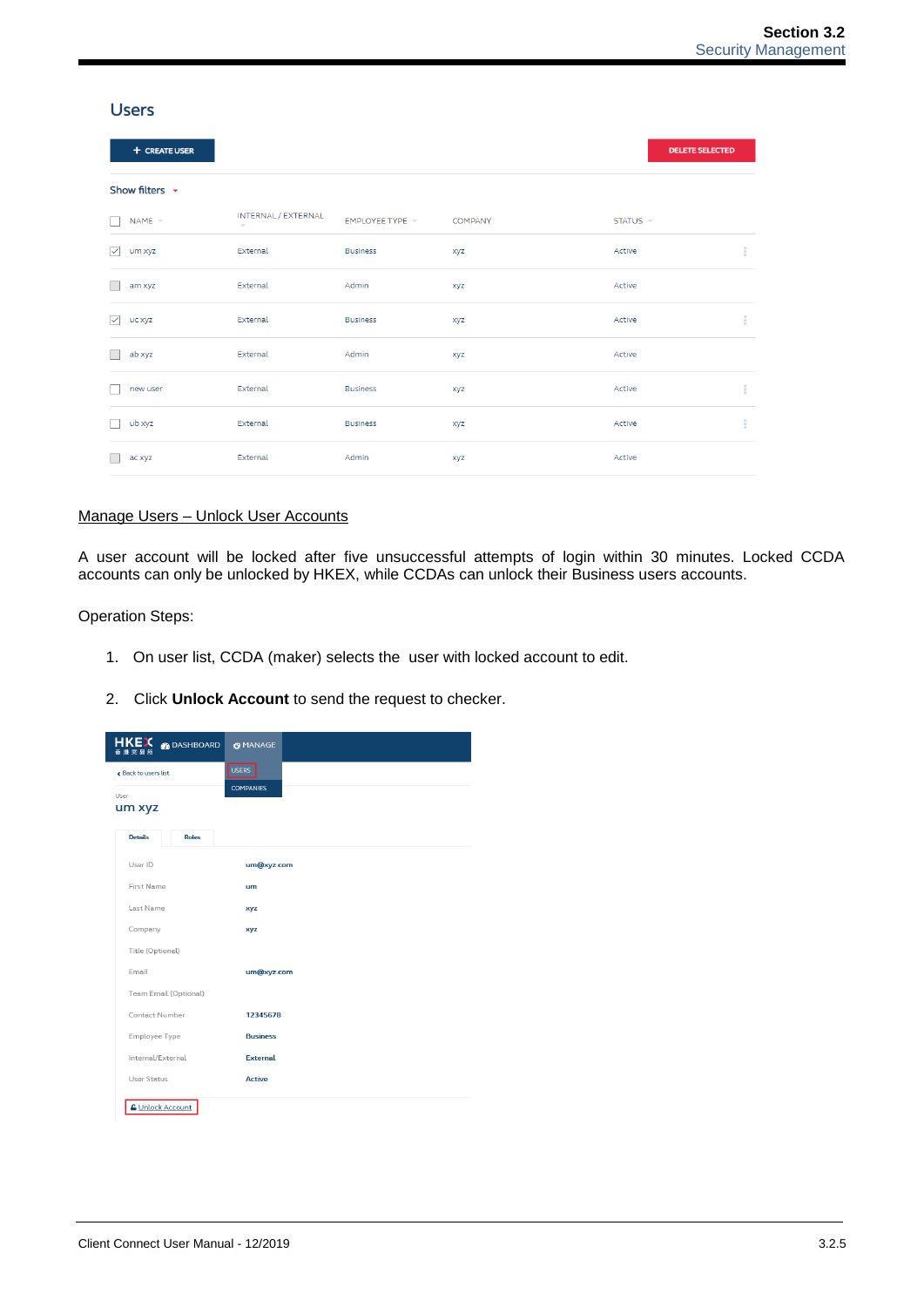### Manage Users – Submit Maker's requests

CCDA (maker) will receive acknowledgement emails after submitting requests to checker.

### **HKEX Client Connect**

### **Creation of a new user is submitted**

| <b>Reference Number</b>  | 140799           |
|--------------------------|------------------|
| <b>Status</b>            | Pending approval |
| <b>Notification Type</b> | For reference    |
| Requested by             | am xyz           |
| Message                  | Nil              |

For enquiries, please contact us via link.

Please do not reply this e-mail as this is system generated.

View the Terms and Conditions of HKEX Client Connect

The information contained in this email is intended only for the use of the individual or entity<br>The information contained in this email is intended only for the use of the individual or entity<br>The information contained in

### **HKEX Client Connect**

### **Unlock an User Account is submitted**

| Reference Number  | 73335            |
|-------------------|------------------|
| <b>Status</b>     | Pending approval |
| Notification Type | For reference    |
| Requested by      | am xyz           |
| Message           | Nil              |

For enquiries, please contact us via link

Please do not reply this e-mail as this is system generated.

View the Terms and Conditions of HKEX Client Connect

The information contained in this email is intended only for the use of the individual or entity<br>The information contained in this email is intended only for the use of the individual or entity<br>The information contained in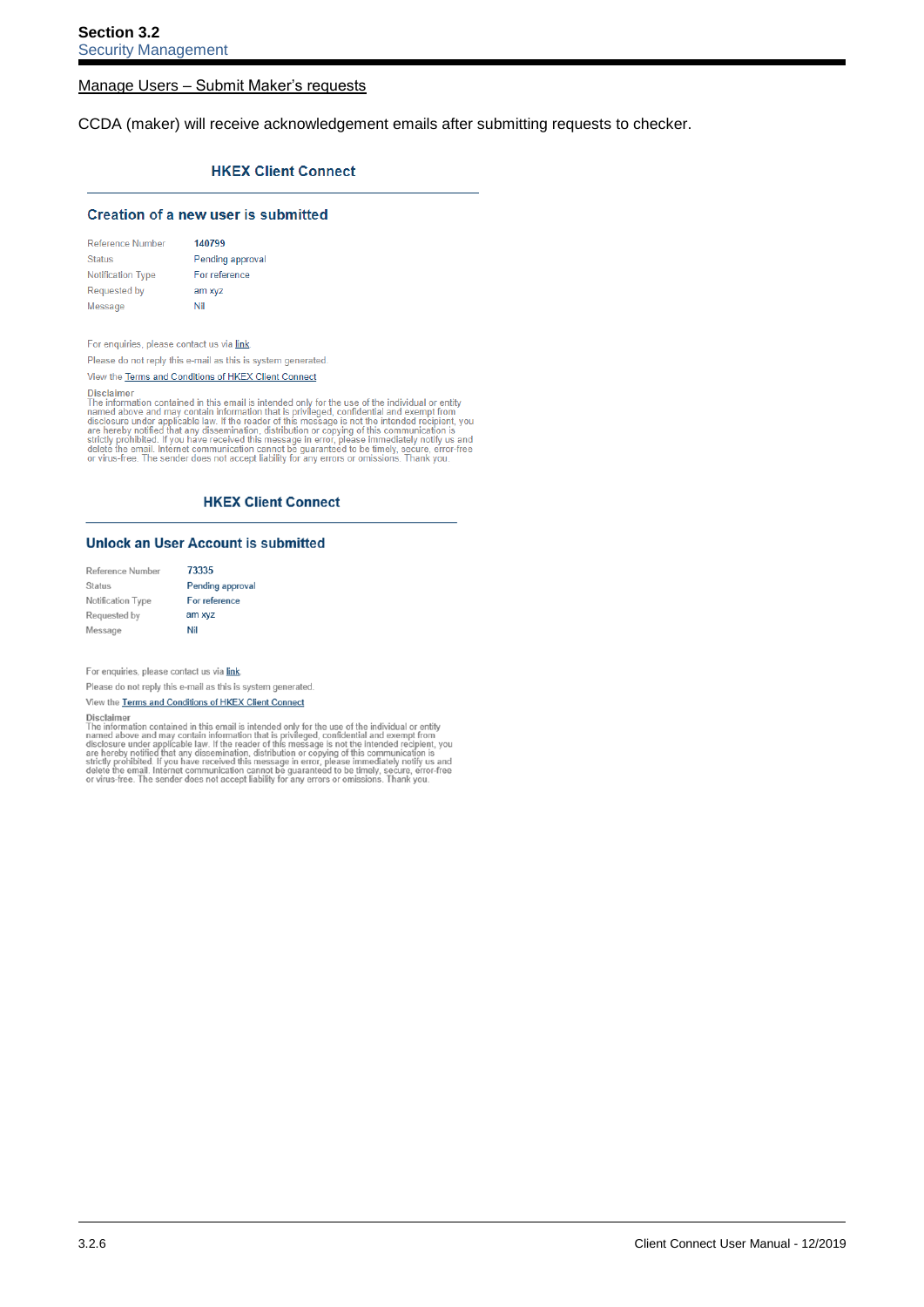## **CHECKER**

### Manage Users – Approve Maker's requests

Operation steps:

1. CCDA (checker) will receive email notification on maker's request.

## **HKEX Client Connect**

### Creation of a new user is pending for approval

| <b>Reference Number</b>  | 140799           |
|--------------------------|------------------|
| <b>Status</b>            | Pending approval |
| <b>Notification Type</b> | For action       |
| <b>Requested by</b>      | am xyz           |
| Message                  | Nil              |

For enquiries, please contact us via link

Please do not reply this e-mail as this is system generated.

### View the Terms and Conditions of HKEX Client Connect

Disclaimer

Disclaimer<br>The information contained in this email is intended only for the use of the individual or entity<br>The information contained in this email is intended only for the use of the individual or entity<br>named above and m

2. In parallel, login to Client Connect and via **MANAGE ACCESS RIGHTS** , the request will appear on the access management dashboard.

### **Dashboard** My tasks TaskID Description Date Status 140799 **CREATE USER REJECT APPROVE**

- 3. Checker can directly **APPROVE** / **REJECT** the request at task list OR click on the task to view the details before taking further action.
- 4. A comment must be provided if the CCDA rejects the request.

| <b>CONFIRM</b>                            |               |               |  |  |
|-------------------------------------------|---------------|---------------|--|--|
| Provide comment to reject 140799 request: |               |               |  |  |
| Reject user creation                      |               |               |  |  |
|                                           | <b>CANCEL</b> | <b>REJECT</b> |  |  |
|                                           |               |               |  |  |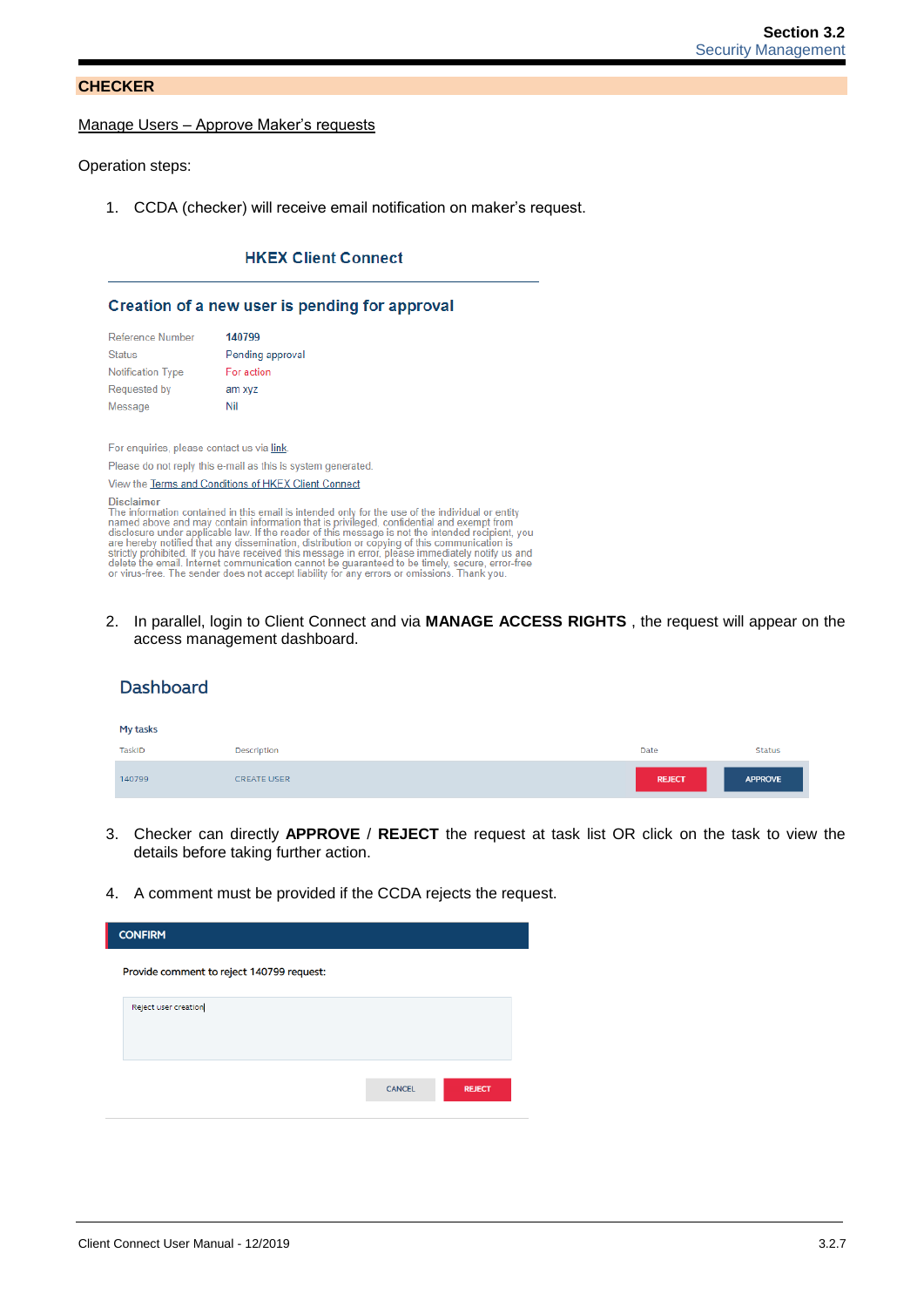5. Once rejected, the maker will receive email notification with rejecting reason.

Access Management: Creation of a new use...  $\leftrightarrow \equiv$  $\rightarrow$  $\begin{array}{c} \square \end{array}$ noreply@connect.hkex.com.hk Date From **Today 15:39** 

# **HKEX Client Connect**

## **Creation of a new user has been Rejected**

| Reference Number         | 140799               |
|--------------------------|----------------------|
| <b>Status</b>            | Rejected             |
| <b>Notification Type</b> | For reference        |
| Requested by             | ac xyz               |
| Message                  | Reject user creation |

For enquiries, please contact us via link.

Please do not reply this e-mail as this is system generated.

### View the Terms and Conditions of HKEX Client Connect

**Disclaimer** 

Disclaimer<br>The information contained in this email is intended only for the use of the individual or entity<br>The information contained information that is privileged, confidential and exempt from<br>disclosure under applicable

6. Alternatively, if checker approves the request, maker will also receive email notification.



# **HKEX Client Connect**

# **Creation of a new user has been Approved**

| 140799               |
|----------------------|
| Approved             |
| For reference        |
| ac xyz               |
| Message not provided |
|                      |

For enquiries, please contact us via link

Please do not reply this e-mail as this is system generated.

### View the Terms and Conditions of HKEX Client Connect

### Disclaimer

Disclaimer<br>The information contained in this email is intended only for the use of the individual or entity<br>The information contained above and may contain information that is privileged, confidential and exempt from<br>discl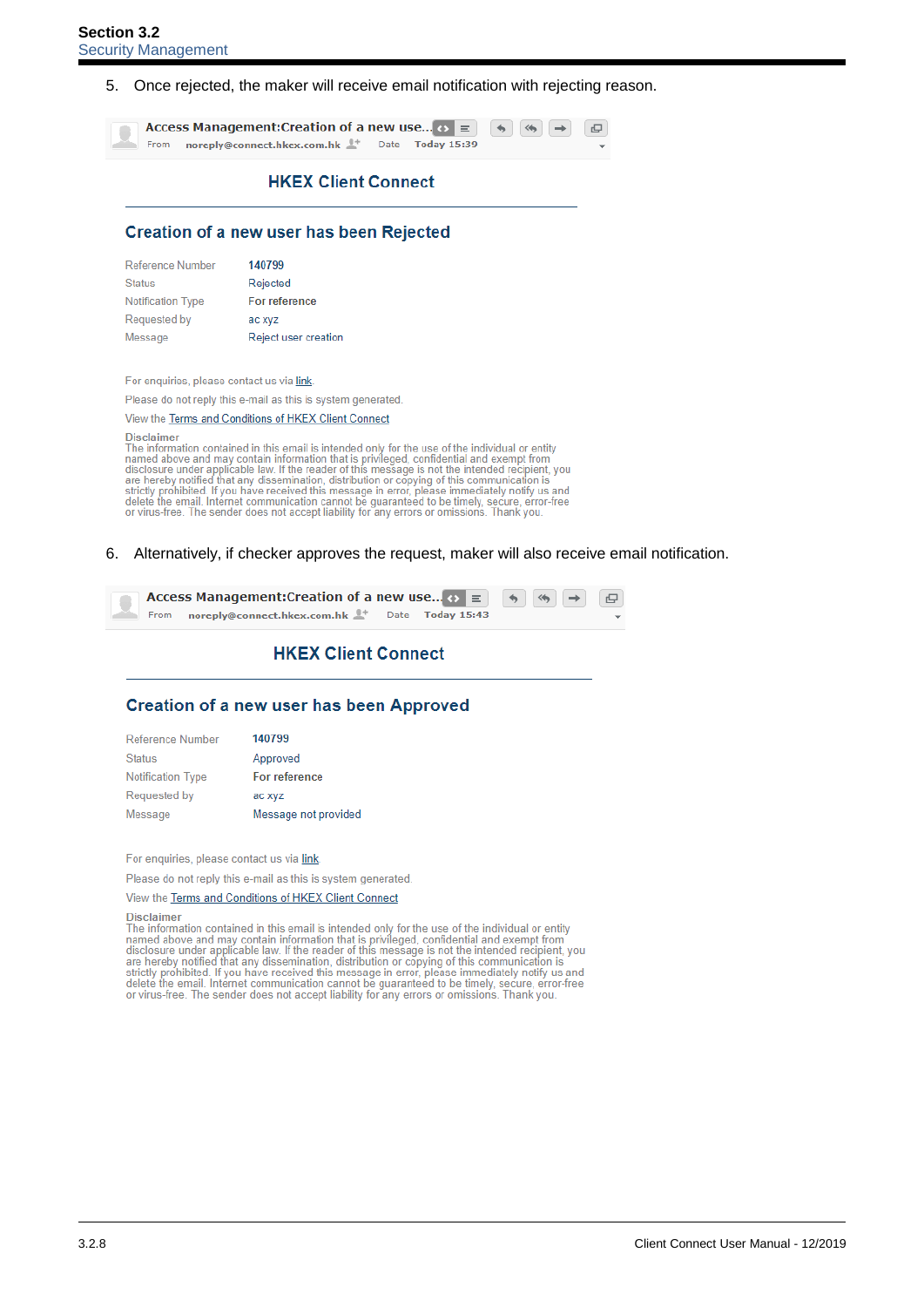## **VIEW COMPANY PROFILE**

Operation steps:

1. Login to Client Connect and go to Access Management via **MANAGE ACCESS RIGHTS**, go to **MANAGE**, then click **COMPANIES**.

| <b>HKEX O DASHBOARD</b><br>香港交易所 | <b>G</b> MANAGE                   |                   |                                 |
|----------------------------------|-----------------------------------|-------------------|---------------------------------|
|                                  | <b>USERS</b>                      |                   |                                 |
| <b>Company List</b>              | <b>COMPANIES</b>                  |                   |                                 |
| BIC CODE =                       | COMPANY NAME $\blacktriangledown$ | INTERNAL/EXTERNAL | STATUS $\overline{\phantom{a}}$ |
| <b>XYZ001</b>                    | xyz                               | External          | Active                          |

- 2. CCDA can view the details of the company he/she manages. There are four tabs:
	- $\triangleright$  Details Shows the basic information of the company

| Company<br>xyz      |                         |                 |               |
|---------------------|-------------------------|-----------------|---------------|
| <b>Details</b>      | <b>Company identity</b> | <b>Users</b>    | <b>Admins</b> |
| <b>BIC Code</b>     |                         | <b>XYZ001</b>   |               |
| <b>Company Name</b> |                         | xyz             |               |
| <b>Chinese Name</b> |                         |                 |               |
| Internal/External   |                         | <b>External</b> |               |
| <b>Status</b>       |                         | <b>Active</b>   |               |

 $\triangleright$  Company Identity – Shows the Participantship of the company

| Company<br><b>XYZ</b> |                          |               |               |
|-----------------------|--------------------------|---------------|---------------|
| <b>Details</b>        | <b>Company identity</b>  | <b>Users</b>  | <b>Admins</b> |
| <b>CODE</b>           | <b>IDENTITY</b>          | <b>STATUS</b> |               |
|                       | <b>HKSCC Participant</b> | Active        |               |